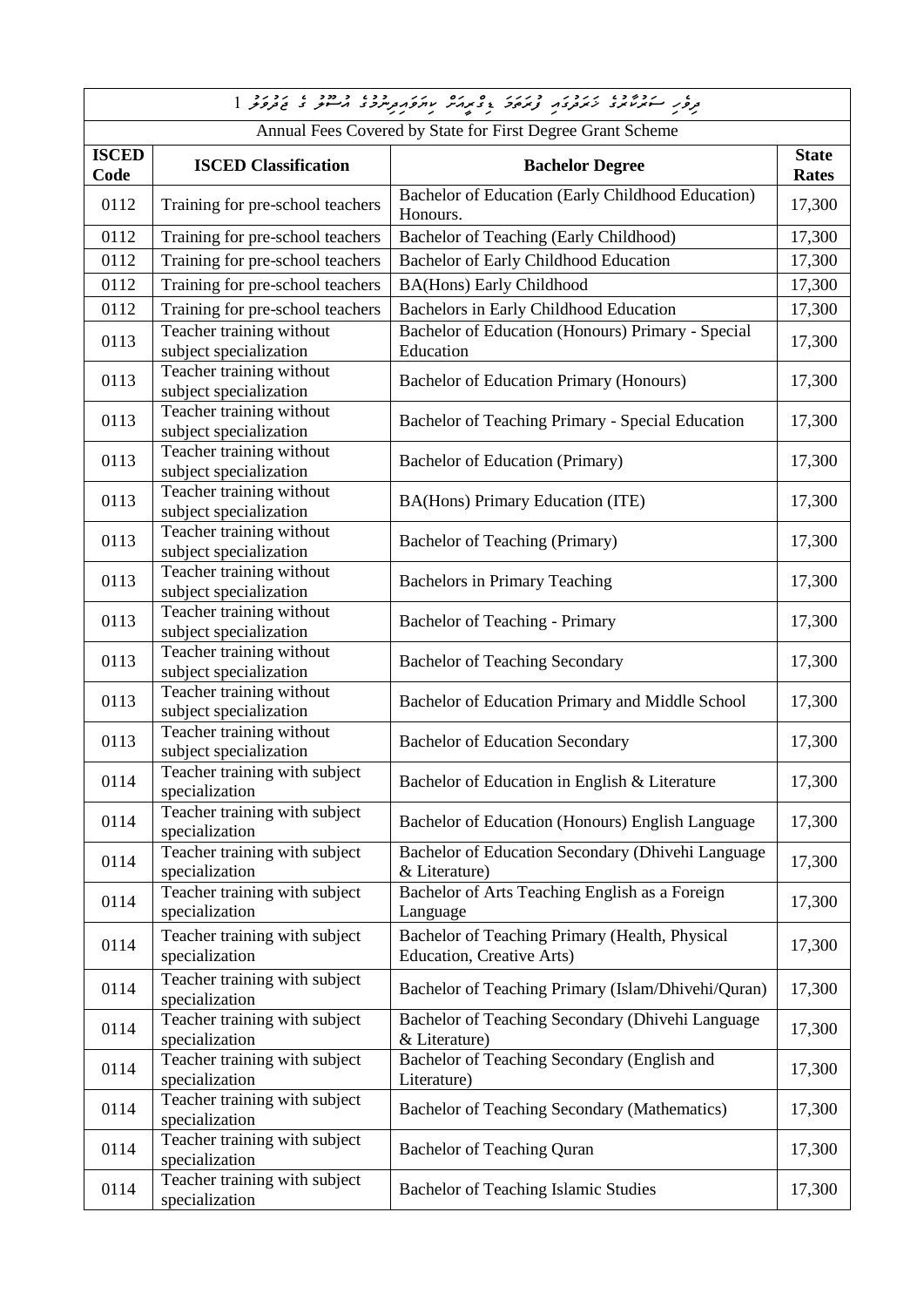| 0114 | Teacher training with subject<br>specialization | Bachelor of Teaching Arabic Language                                        | 17,300 |
|------|-------------------------------------------------|-----------------------------------------------------------------------------|--------|
| 0114 | Teacher training with subject<br>specialization | Bachelor of Teaching (TESOL)                                                | 17,300 |
| 0114 | Teacher training with subject<br>specialization | Bachelor of Teaching Dhivehi Language                                       | 17,300 |
| 0114 | Teacher training with subject<br>specialization | <b>Bachelor of Teaching Islamic Studies</b>                                 | 17,300 |
| 0114 | Teacher training with subject<br>specialization | <b>Bachelor of Teaching Mathematics</b>                                     | 17,300 |
| 0114 | Teacher training with subject<br>specialization | Bachelor of Arts in Education (Accounting)                                  | 17,300 |
| 0114 | Teacher training with subject<br>specialization | Bachelor of Arts in Education (Economics)                                   | 17,300 |
| 0114 | Teacher training with subject<br>specialization | Bachelor of Arts in Education (Business Studies)                            | 17,300 |
| 0114 | Teacher training with subject<br>specialization | Bachelors in Teaching Secondary Business Studies                            | 17,300 |
| 0114 | Teacher training with subject<br>specialization | <b>Bachelors in Teaching Secondary Computer</b><br>Technologies             | 17,300 |
| 0114 | Teacher training with subject<br>specialization | Bachelors in Teaching Secondary Accounting                                  | 17,300 |
| 0114 | Teacher training with subject<br>specialization | Bachelors in Teaching Secondary Economics                                   | 17,300 |
| 0114 | Teacher training with subject<br>specialization | Bachelor of Teaching (Dhivehi, Islam)                                       | 17,300 |
| 0114 | Teacher training with subject<br>specialization | Bachelor of Inclusive and Special Educational Needs                         | 17,300 |
| 0211 | Audio-visual techniques and<br>media production | Bachelors in Multimedia & Animation                                         | 19,670 |
| 0211 | Audio-visual techniques and<br>media production | Bachelors in Graphics and Multimedia                                        | 19,670 |
| 0212 | Fashion, interior and industrial<br>design      | Bachelor of Arts in Interior Design*                                        | 10,676 |
| 0212 | Fashion, interior and industrial<br>design      | Bachelor of Arts in Interior Architecture and Design                        | 20,500 |
| 0221 | Religion and theology                           | Bachelor of Islamic Studies*                                                | 7,201  |
| 0221 | Religion and theology                           | Bachelor of Islamic Studies*                                                | 8,920  |
| 0221 | Religion and theology                           | Bachelor Qur'anic Studies*                                                  | 8,970  |
| 0231 | Language acquisition                            | Bachelor of Arts in English Language &<br>Communication                     | 16,000 |
| 0232 | Literature and linguistics                      | Bachelor of Arts in Dhivehi Language                                        | 16,000 |
| 0232 | Literature and linguistics                      | Bachelor of Arts in Dhivehi Language and History                            | 16,000 |
| 0311 | Economics                                       | Bachelor of Economics and Management                                        | 22,100 |
| 0312 | Political sciences and civics                   | Bachelor of Arts in Political Science and<br><b>International Relations</b> | 16,000 |
| 0313 | Psychology                                      | <b>Bachelor of Psychology</b>                                               | 19,000 |
| 0313 | Psychology                                      | Bachelor of Science in Psychology and Counseling                            | 19,000 |
| 0321 | Journalism and reporting                        | Bachelor of Arts in Journalism                                              | 16,000 |
| 0411 | Accounting and taxation                         | Bachelor of Arts (Hons) Accounting and Finance                              | 22,100 |
| 0411 | Accounting and taxation                         | Bachelor of Accounting and Finance - Heriot Watt<br>University              | 22,100 |
| 0411 | Accounting and taxation                         | Bachelor of Science in Accounting and Finance                               | 22,100 |
| 0411 | Accounting and taxation                         | Bachelors in Accounting & Finance                                           | 22,100 |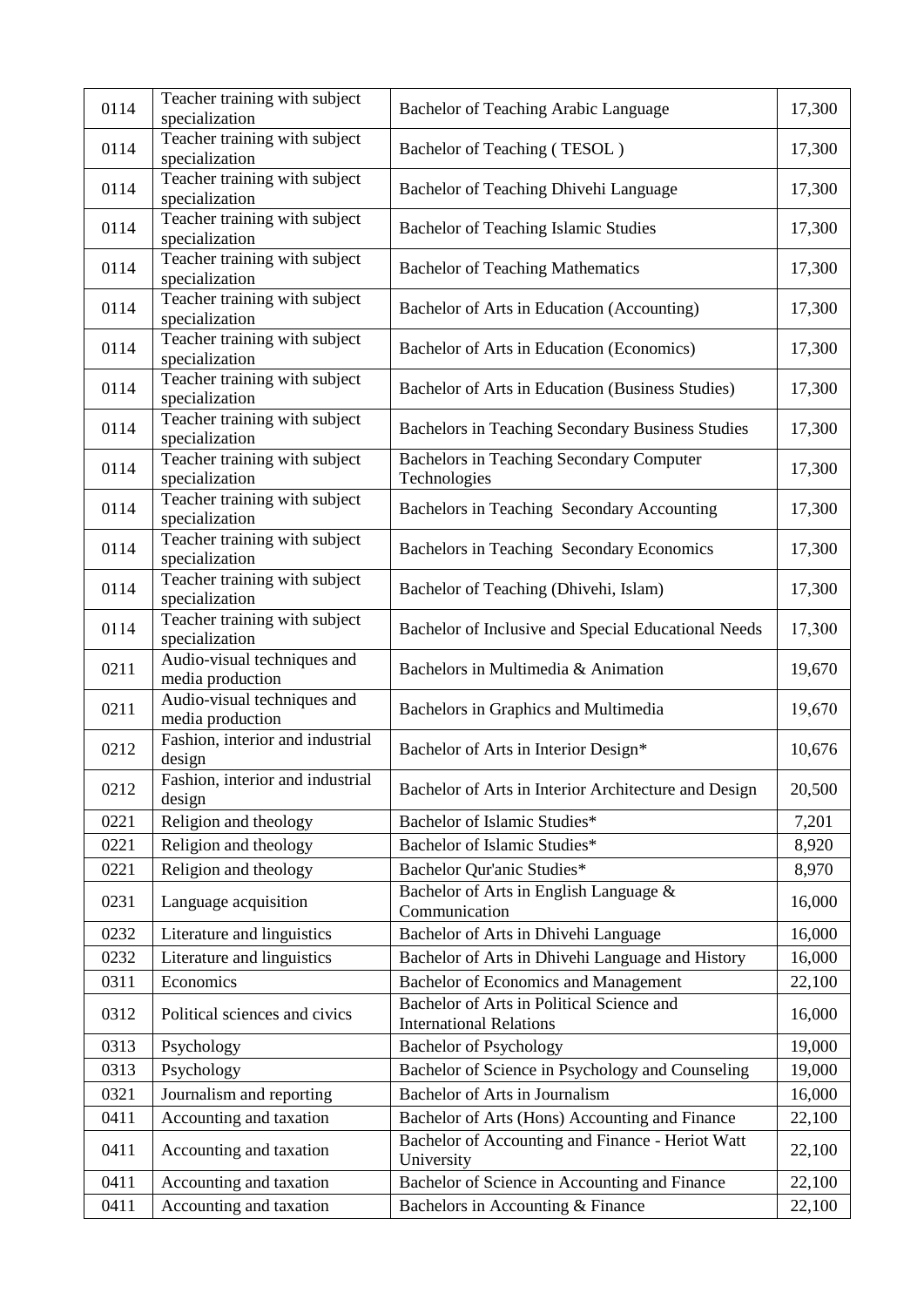| 0411 | Accounting and taxation        | Bachelor of Science in Accounting                                                                           | 22,100 |
|------|--------------------------------|-------------------------------------------------------------------------------------------------------------|--------|
| 0411 | Accounting and taxation        | University of Bedfordshire's Bachelor of Arts (Hons)<br>in Accounting                                       | 22,100 |
| 0411 | Accounting and taxation        | Oxford Brookes University BSc (Hons) in Applied<br>Accounting (Final Year)                                  | 22,100 |
| 0411 | Accounting and taxation        | <b>ACCA</b>                                                                                                 | 22,100 |
| 0412 | Finance, banking and insurance | Bachelor of Islamic Banking and Finance                                                                     | 22,100 |
| 0412 | Finance, banking and insurance | Bachelor of Business – Finance                                                                              | 22,100 |
| 0412 | Finance, banking and insurance | Bachelor of Science in Banking and International<br>Finance                                                 | 22,100 |
| 0413 | Management and administration  | Bachelor of Science in Project Management                                                                   | 22,100 |
| 0413 | Management and administration  | Bachelor of Science in Procurement, Logistics and<br><b>Supply Chain Management)</b>                        | 22,100 |
| 0413 | Management and administration  | <b>Bachelor of Project Management</b>                                                                       | 22,100 |
| 0413 | Management and administration  | <b>Bachelor of Office Management</b>                                                                        | 22,100 |
| 0413 | Management and administration  | <b>Bachelor of Health Services Management</b>                                                               | 22,100 |
| 0413 | Management and administration  | University of Bedfordshire's Bachelor of Arts (Hons)<br>in Business Administration (Top-up)                 | 22,100 |
| 0413 | Management and administration  | Bachelor of Science in Business Administration                                                              | 22,100 |
| 0413 | Management and administration  | Bachelor of Science in Business Administration and<br>Project Management                                    | 22,100 |
| 0413 | Management and administration  | Bachelor of Science in Business Administration and<br>Human Resource Management                             | 22,100 |
| 0413 | Management and administration  | Bachelor of Science in Business Administration and<br><b>Marketing Management</b>                           | 22,100 |
| 0413 | Management and administration  | Bachelor of Science in Business Administration and<br>Accounting                                            | 22,100 |
| 0413 | Management and administration  | Bachelor of Science in Business Administration and<br><b>Tourism Management</b>                             | 22,100 |
| 0413 | Management and administration  | Bachelor of Science in Business Administration and<br>Procurement, Logistics and Supply Chain<br>Management | 22,100 |
| 0413 | Management and administration  | <b>Bachelor of Business Administration</b>                                                                  | 22,100 |
| 0413 | Management and administration  | <b>Bachelor of Business Management</b>                                                                      | 22,100 |
| 0413 | Management and administration  | BA In Human Resource Management And<br>Development                                                          | 22,100 |
| 0413 | Management and administration  | Bachelor of Science in Human Resource<br>Management                                                         | 22,100 |
| 0413 | Management and administration  | Bachelor of Human Resource Management                                                                       | 22,100 |
| 0413 | Management and administration  | Bachelor of Arts (Hons) Business and Human<br><b>Resource Management</b>                                    | 22,100 |
| 0413 | Management and administration  | Bachelor of Business - Human Resources                                                                      | 22,100 |
| 0413 | Management and administration  | Bachelor of Business Administration - Human<br>Resource Management - Heriot Watt University                 | 22,100 |
| 0413 | Management and administration  | ABE level 6 Diploma in business management and<br>human resources                                           | 22,100 |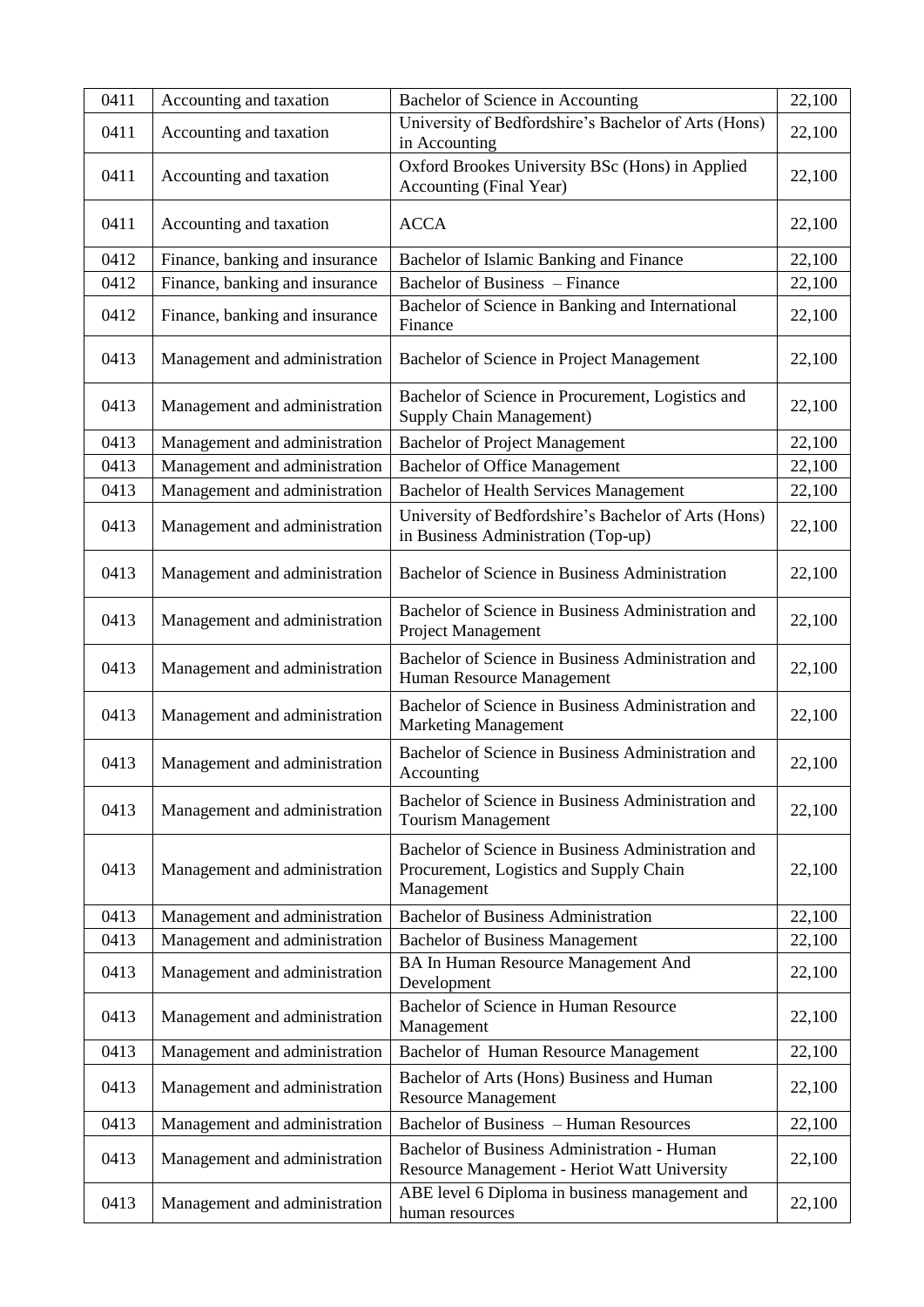| 0413 | Management and administration                         | Bachelor of Business Administration - Enterprise -<br>Heriot Watt University                   | 22,100 |
|------|-------------------------------------------------------|------------------------------------------------------------------------------------------------|--------|
| 0413 | Management and administration                         | Bachelor of Arts (Hons) Business and Management                                                | 22,100 |
| 0413 | Management and administration                         | Bachelor of Arts (Hons) Business Management with<br>Marketing                                  | 22,100 |
| 0413 | Management and administration                         | Bachelor of Arts (Hons) Business Management with<br>Economics                                  | 22,100 |
| 0413 | Management and administration                         | Level 6 Diploma in Business Management                                                         | 22,100 |
| 0413 | Management and administration                         | ABE Level 6 Diploma in business management and<br>marketing                                    | 22,100 |
| 0413 | Management and administration                         | Bachelor of Arts in Business and Aviation<br>Management                                        | 22,100 |
| 0414 | Marketing and advertising                             | Bachelor of Business - Marketing                                                               | 22,100 |
| 0414 | Marketing and advertising                             | Bachelor of Science in Marketing Management                                                    | 22,100 |
| 0414 | Marketing and advertising                             | Bachelor of Business Administration - Marketing -<br><b>Heriot Watt University</b>             | 22,100 |
| 0414 | Marketing and advertising                             | <b>Bachelor of Marketing</b>                                                                   | 22,100 |
| 0414 | Management and administration                         | <b>Bachelor of Public Administration</b>                                                       | 22,100 |
| 0414 | Management and administration                         | <b>Bachelor of Business</b>                                                                    | 22,100 |
| 0414 | Management and administration                         | Bachelor of Imamship and Local Governance*                                                     | 22,100 |
| 0414 | Management and administration                         | <b>Bachelor of Business</b>                                                                    | 22,100 |
| 0421 | Law                                                   | Bachelor of Shari'ah & Law (Honours)                                                           | 27,360 |
| 0421 | Law                                                   | Bachelor of Shari'ah and Law with Honors                                                       | 27,360 |
| 0421 | Law                                                   | Bachelor Of Shariah And Law                                                                    | 27,360 |
| 0421 | Law                                                   | LLB (Hons)                                                                                     | 27,360 |
| 0421 | Law                                                   | <b>Bachelor</b> of Law                                                                         | 27,360 |
| 0511 | <b>Biology</b>                                        | Bachelor of Science (Biology)*                                                                 | 9,960  |
| 0531 | Chemistry                                             | Bachelor of Science (Chemistry)*                                                               | 9,960  |
| 0533 | Physics                                               | Bachelor of Science (Physics)*                                                                 | 9,960  |
| 0521 | Environmental sciences                                | Bachelor of Environmental Management*                                                          | 10,010 |
| 0612 | Database and network design<br>and administration     | Bachelor of Science in Business Information<br>Technology                                      | 19,670 |
| 0612 | Database and network design<br>and administration     | Bachelor of Information Technology (System<br>Administration)                                  | 19,670 |
| 0612 | Database and network design<br>and administration     | <b>Bachelor of Information Technology</b>                                                      | 19,670 |
| 0612 | Database and network design<br>and administration     | Bachelor of Information Technology (Database<br>Administration)                                | 19,670 |
| 0612 | Database and network design<br>and administration     | Bachelor of Information Technology (Web<br>programming)                                        | 19,670 |
| 0613 | Software and applications<br>development and analysis | Bachelors in Software Engineering                                                              | 19,670 |
| 0613 | Software and applications<br>development and analysis | Bachelor of Information Technology- Software<br>Engineering                                    | 19,670 |
| 0613 | Software and applications<br>development and analysis | <b>Bachelor of Information Technology</b><br>(Software Design and Development)                 | 19,670 |
| 0613 | Software and applications<br>development and analysis | Bachelor of Science in Information Technology<br>(Software Development/ Networking Management) | 19,670 |
| 0613 | Software and applications<br>development and analysis | <b>BSc</b> (Hons) Computer Science                                                             | 19,670 |